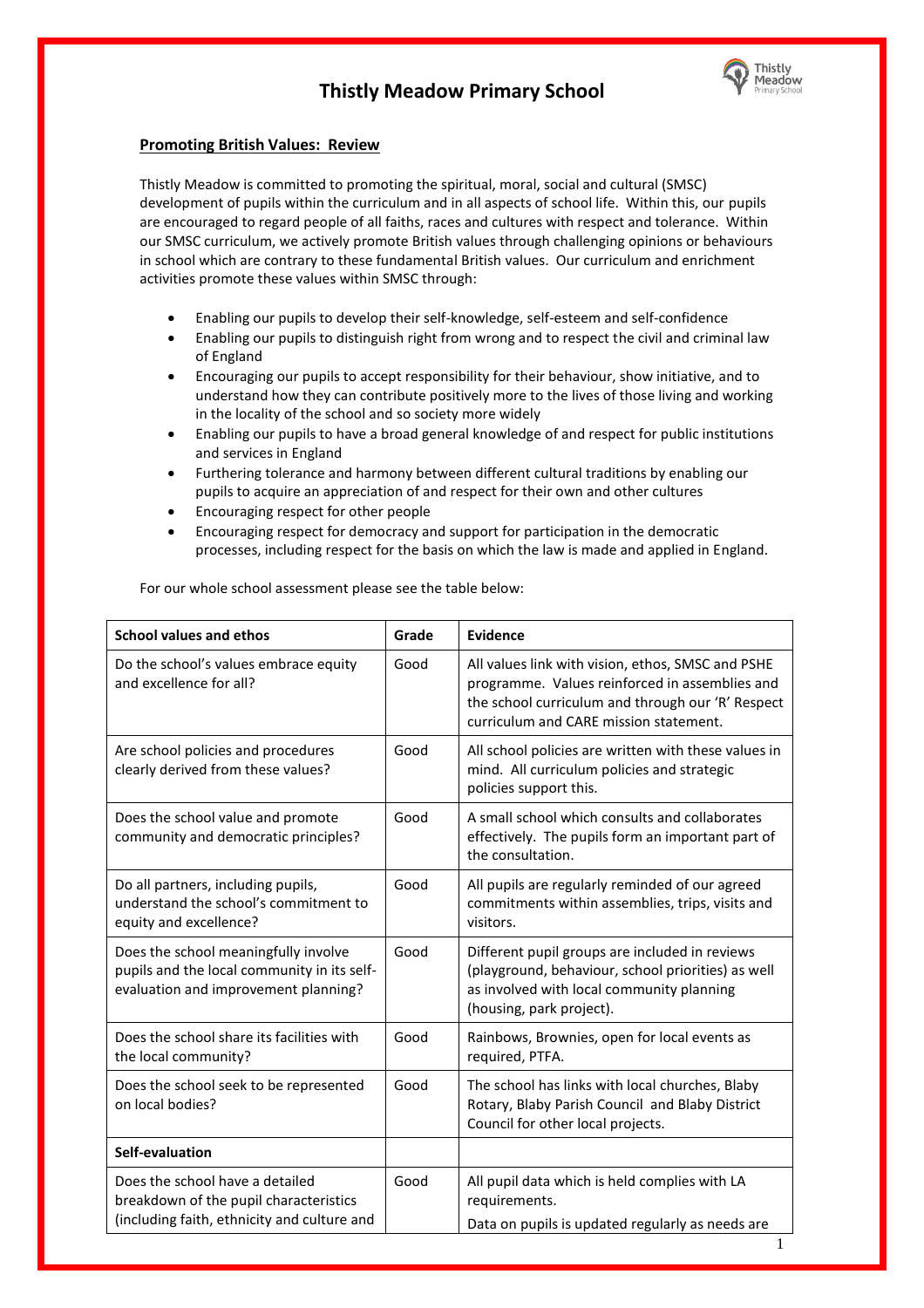| socio-economic background) year-by-<br>year and class-by-class?                                                                                                                                                                                                     |      | identified.                                                                                                                                                                                                                                       |
|---------------------------------------------------------------------------------------------------------------------------------------------------------------------------------------------------------------------------------------------------------------------|------|---------------------------------------------------------------------------------------------------------------------------------------------------------------------------------------------------------------------------------------------------|
| Does the school have a clear<br>understanding of the different needs of<br>pupils based on these characteristics, for<br>example, language needs or religious<br>observance?                                                                                        | Good | All pupil data which is held complies with LA<br>requirements.<br>Data on pupils is updated regularly as needs are<br>identified.                                                                                                                 |
| Does the school have an accurate<br>understanding of the groups that its<br>community comprises?                                                                                                                                                                    | Good | The school and family of schools work together to<br>keep this information updated and to discuss.<br>The school employs an Attendance Improvement<br>Officer (AIO) who liaises with community groups<br>including Blaby Council, Sure Start etc. |
| Does the school have a clear<br>understanding of the needs of these<br>groups?                                                                                                                                                                                      | Good | The AIO acts as a link with the community and we<br>work with Blaby District Supporting Leicestershire<br>Families in order to have updates on identified<br>changes.                                                                             |
| Are the needs of pupils and the<br>community built into the school<br>improvement plan?                                                                                                                                                                             | Good | The School Development Plan and the work of the<br>governors looks at pupil needs linked to the<br>school priorities.                                                                                                                             |
| Where the pupils are from diverse<br>communities, does the school teach its<br>pupils to understand and appreciate<br>diversity?                                                                                                                                    | Good | The school curriculum supports educating pupils<br>about diversity. Additional resources are<br>purchased to support this.                                                                                                                        |
| Is the pupil profile representative of the<br>local community, and if not, why not?                                                                                                                                                                                 | Good | Yes. We also work collaboratively with other<br>schools to extend this.                                                                                                                                                                           |
| Is the staffing profile representative of<br>the local community, and if not, why<br>not?                                                                                                                                                                           | Good | Yes. We also work collaboratively with other<br>schools to develop this.                                                                                                                                                                          |
| Does the composition of the governing<br>body reflect the range of the<br>community?                                                                                                                                                                                | Good | Yes.                                                                                                                                                                                                                                              |
| Does the school employ members of the<br>local community in appropriate roles?                                                                                                                                                                                      | Good | Yes.                                                                                                                                                                                                                                              |
| Hard-to-reach groups                                                                                                                                                                                                                                                |      |                                                                                                                                                                                                                                                   |
| Is the school aware of parents/carers and<br>other stakeholders who are hard to<br>reach?                                                                                                                                                                           | Good | All pupil groups are identified and made a<br>priority. We work with different agencies to<br>support pupils and their families.                                                                                                                  |
| Does the school understand the<br>reason(s) why they are hard to reach, for<br>example, single parents, language<br>difficulties, lack of confidence, socio-<br>economic deprivation, isolation in rural<br>areas or unfamiliarity with the school's<br>procedures? | Good | All vulnerable groups are identified and tracked.                                                                                                                                                                                                 |
| Does the school seek the views of hard-<br>to-reach groups in order to understand<br>their needs?                                                                                                                                                                   | Good | The consults with all groups and further<br>consultation takes place through Family Support<br>workers, Attendance Improvement Officer and<br>other external agencies.                                                                            |
| Does the school keep records of the<br>involvement of parents and carers with<br>the school, for example attendance at                                                                                                                                              | Good | The school monitors parents/carers involvement<br>in parent evenings etc. It consults via<br>questionnaires, through good relationships with                                                                                                      |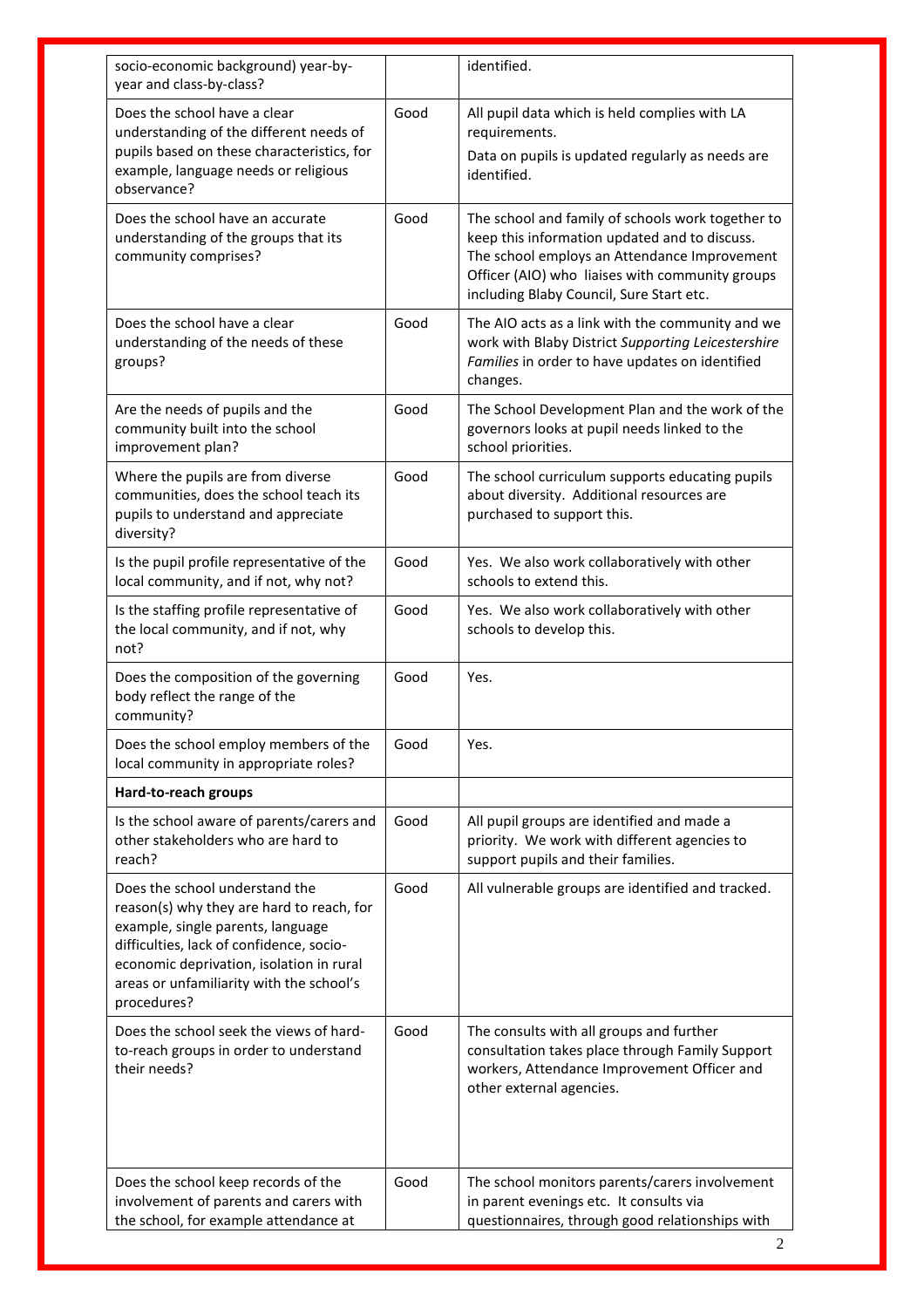| pupil progress meetings?                                                                                                                                                                                       |      | parents and continually looks to overcome any<br>barriers.                                                                                                                                                                    |
|----------------------------------------------------------------------------------------------------------------------------------------------------------------------------------------------------------------|------|-------------------------------------------------------------------------------------------------------------------------------------------------------------------------------------------------------------------------------|
| Does the school encourage access and<br>involvement, for example through<br>making alternative arrangements for<br>reviewing pupil progress?                                                                   | Good | The school and all teachers always try to<br>accommodate parents' needs as much as<br>possible. Curriculum events are held in different<br>formats and at different times to support parent<br>communication and information. |
| <b>Educational provision</b>                                                                                                                                                                                   |      |                                                                                                                                                                                                                               |
| Do adults in the school act as role<br>models, promoting common values that<br>highlight diversity and equality, human<br>rights and responsibilities?                                                         | Good | Yes.                                                                                                                                                                                                                          |
| Does the school teach pupils to<br>understand their own emotional make-<br>up and that of others?                                                                                                              | Good | Emotional well-being and resilience is at the heart<br>of our learning and teaching, curriculum and pupil<br>well-being.                                                                                                      |
| Has the curriculum been planned across<br>subjects and aspects to provide pupils<br>with the knowledge and skills they need<br>to contribute to the immediate and<br>wider communities?                        | Good | The curriculum is linked with the Every Child<br>Matters agenda and SMSC aspects of learning.<br>These are reinforced within lessons, assemblies,<br>trips and activities.                                                    |
| Does the content of the curriculum<br>contribute to an appreciation of cultural<br>diversity, and does it challenge prejudice,<br>bias and stereotype?                                                         | Good | The curriculum is linked with the Every Child<br>Matters agenda and SMSC aspects of learning.<br>These are reinforced within lessons, assemblies,<br>trips and activities.                                                    |
| Does the curriculum teach pupils about<br>democratic values and democratic<br>structures in Britain?                                                                                                           | Good | Promoting fundamental British values is part of<br>the school's PSHE curriculum and SMSC aspects of<br>learning.                                                                                                              |
| Does citizenship education include the<br>strand 'Identity and diversity: living<br>together in the UK'?                                                                                                       | Good | These issues considered within our SEAL and 'R'<br>Respect curriculum.                                                                                                                                                        |
| Does the school actively promote good<br>relationships between learners from<br>different backgrounds?                                                                                                         | Good | Yes. We have a good Respect curriculum and this<br>links with the school's CARE mission statement<br>and approach to behaviour.                                                                                               |
| Do extra-curricular activities, visits and<br>visitors enrich understanding and<br>appreciation?                                                                                                               | Good | Yes. A wide variety of additional in-school and<br>extra curriculum activities promote this<br>understanding of others.                                                                                                       |
| If pupils at the school are from similar<br>backgrounds, does the school make links<br>with contrasting schools to give pupils<br>first-hand knowledge and experiences of<br>those from different backgrounds? | Good | International links through our curriculum award<br>and quad blogging, ICT curriculum and curriculum<br>links.                                                                                                                |
| <b>Community contribution</b>                                                                                                                                                                                  |      |                                                                                                                                                                                                                               |
| Does the school provide extended<br>services for the community?                                                                                                                                                | Good | Yes.                                                                                                                                                                                                                          |
| Is the community able to use school<br>facilities?                                                                                                                                                             | Good | Yes. The school also applies for grants which<br>involve the wider community in initiatives such as<br>arts, dance, sport, Fairs etc.                                                                                         |
| Does the school have good links with<br>community groups?                                                                                                                                                      | Good | As appropriate to the age range of the school.                                                                                                                                                                                |
| <b>Outcomes for pupils</b>                                                                                                                                                                                     |      |                                                                                                                                                                                                                               |
| Do pupils in the school have accurate                                                                                                                                                                          | Good | Our curriculum and assemblies and pupil groups                                                                                                                                                                                |